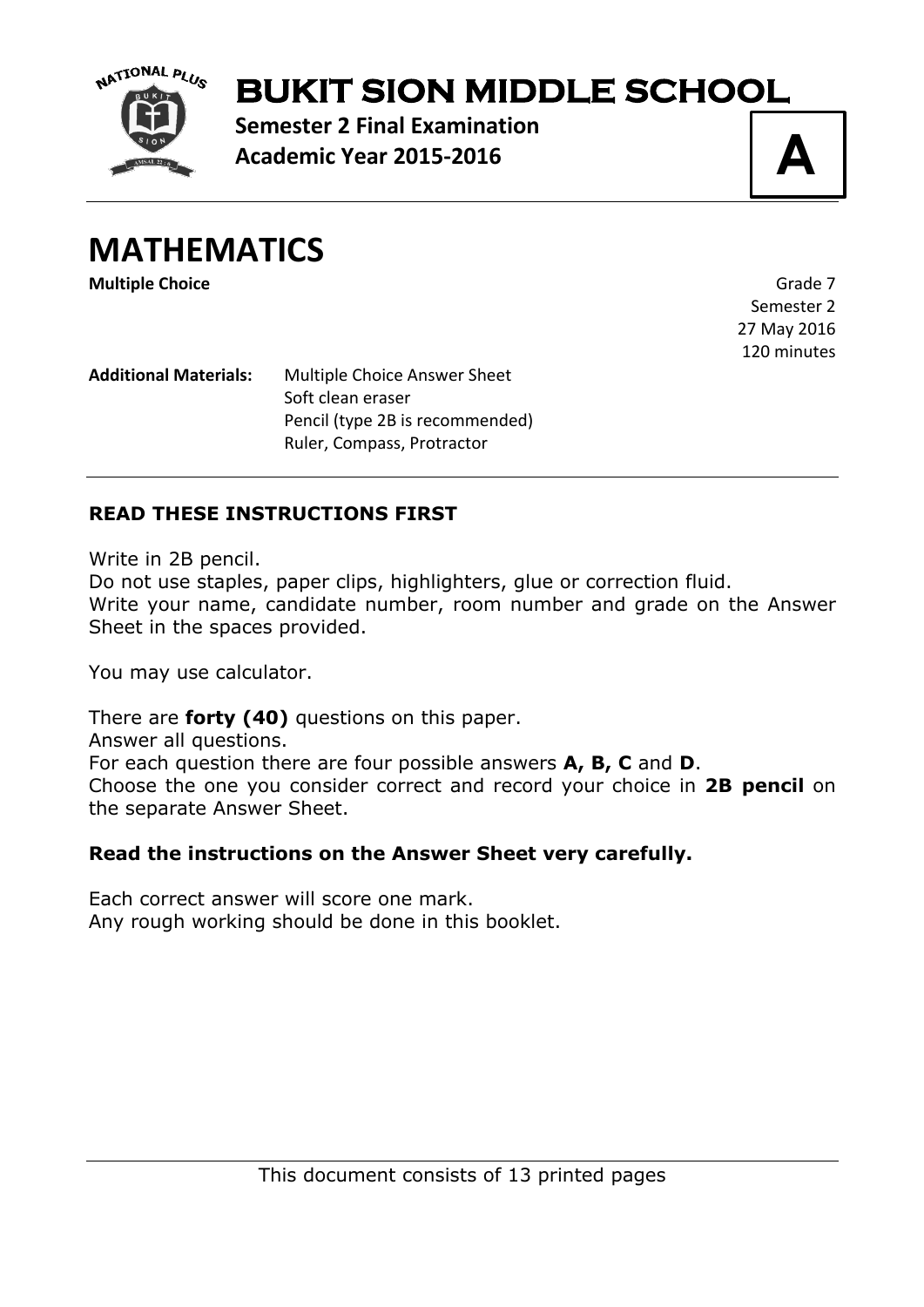- **1** Given any set *A* and set *B*, if  $A \cap B = \emptyset$ , this implies that:
	- **A** the two sets are equal.
	- **B** the two sets are equivalent.
	- **C** set *A* is a subset of *B*.
	- **D** sets *A* and *B* are disjoint.
- **2** Given that  $\mathcal{E} = \{$  quadrilaterals  $\}$ ,  $P = \{$  rectangles  $\}$ ,  $Q = \{parallellograms\}$  and  $R = \{rhombuses\}$ , then
	- **A**  $P \cap R = \emptyset$
	- **B**  $Q \subset R$
	- $P \subset Q$
	- **D**  $R \cup P = Q$
- **3** If  $A = \{4,5,1,4\}$ , how many subsets does A have?
	- **A** 4
	- **B** 8
	- **C** 16
	- **D** 32
- **4** Which of the following below describes the Venn diagram below?
	- $A \cap B'$ **B**  $A' \cap B$
	- **C**  $A \cup B'$
	- **D**  $A' \cup B$



- **5** Given that  $n(\mathcal{E}) = 21$ ,  $n(A \cup B) = 19$ ,  $n(A \cap B') = 8$ , and  $n(A) = 12$ . Complete the diagram below and find the value of *p*.
	- **A** 8
	- **B** 4
	- **C** 7
	- **D** 2

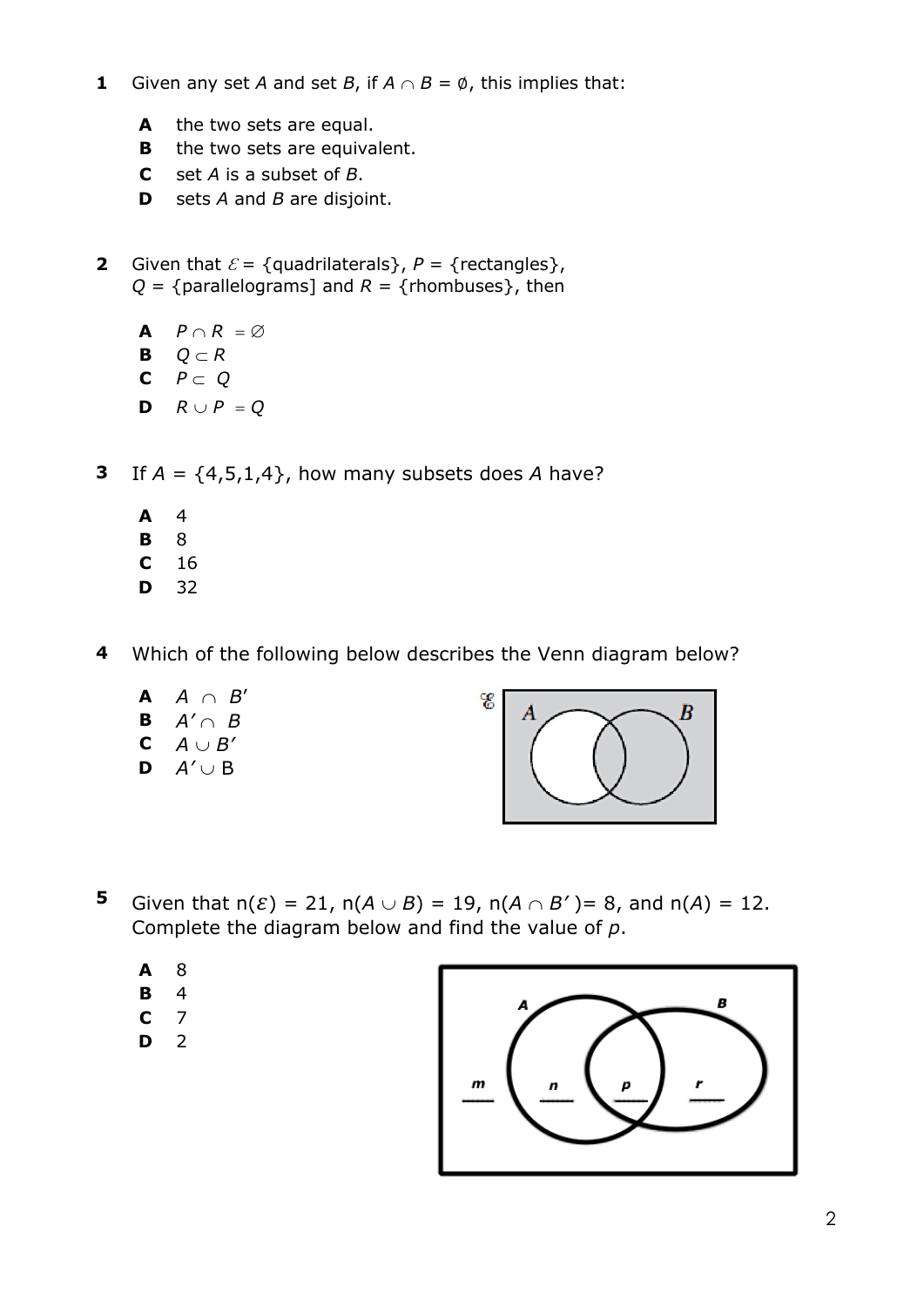# **For numbers 6 – 8, use the sets described below.**

Given:  $\mathcal{E} = \{x : x \text{ is an integer, } 12 \le x \le 39\}$  $A = \{x : x \text{ is a multiple of } 5\}$  $B = \{x : x \text{ is a perfect square}\}\$ 

 $C = \{x : x \text{ is odd}\}$ 

**6** The cardinality of the universal set is:

- **A** 26
- **B** 27
- **C** 28
- **D** 29

**7** Determine the set that contains {15, 25, 35}.

**A**  $A \cap B$ **B**  $B \cap C$ **C** *A* Ç *C* **D**  $A \cap B \cap C$ 

**8** Which of the following complements of sets *A*, *B* and *C* is TRUE?

- **A**  $A' = \{x : x \text{ is a factor of } 5\}$
- **B**  $B' = \{x : x \text{ is a perfect cube}\}$
- **C**  $C' = \{x : x \text{ is even}\}$
- **D**  $A' \cap B' \cap C' = \{ x : x \text{ is even factor of 5 and a perfect a cube } \}$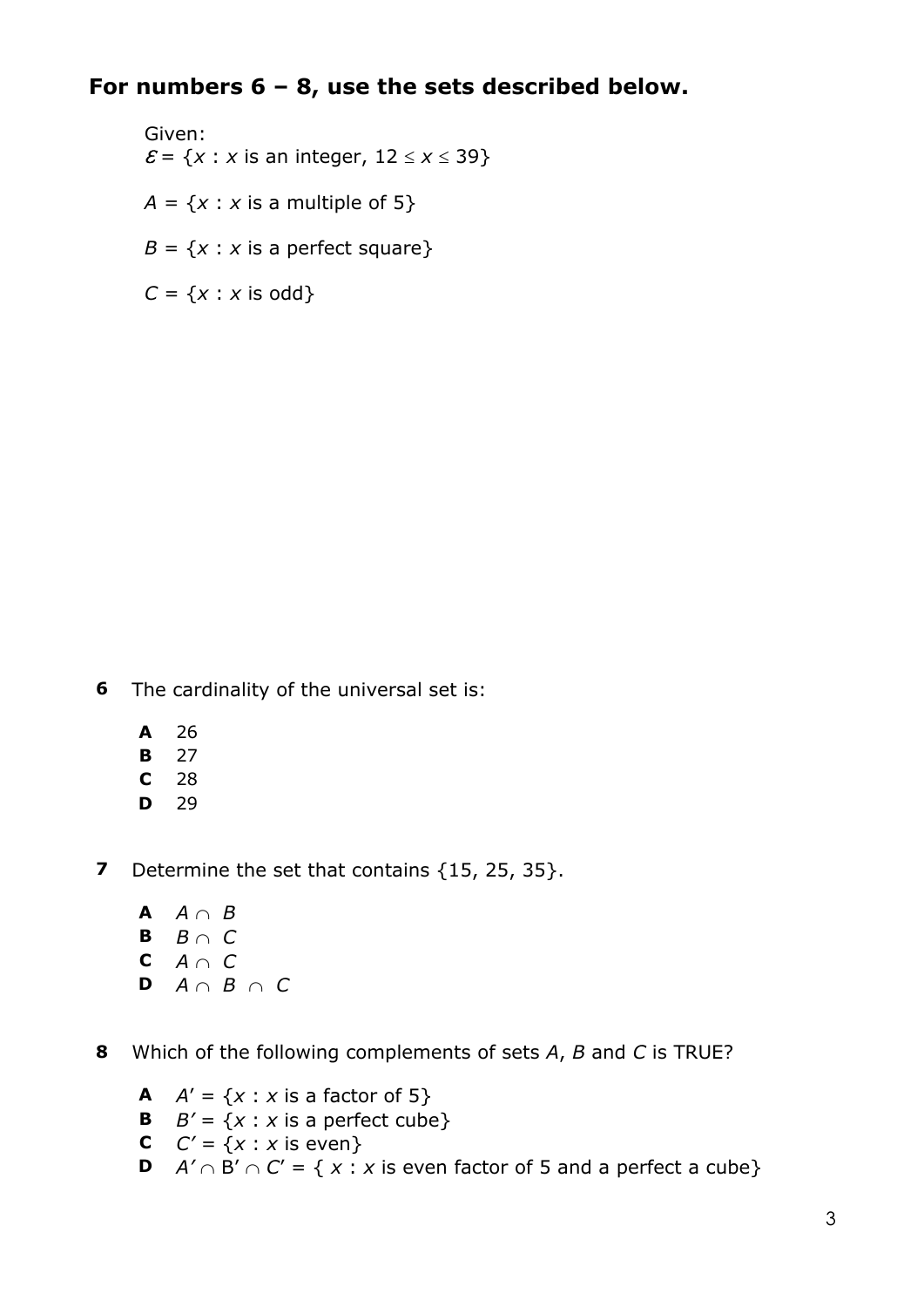## **Refer to the given and diagram that follow to answer questions 9 and 10.**

30 students were surveyed on the subjects they liked the most:

- 14 like Science (S)
- 16 like Literature (L)
- 18 like Mathematics (M)
- 8 like both Science and Mathematics
- 7 like Literature and Mathematics
- 6 like Science and Literature
- 1 likes all of the three subjects



- **9** How many students like Science only?
	- **A** 1
	- **B** 2
	- **C** 3
	- **D** 4

**10** How many students do not like any of three subjects?

- **A** 1
- **B** 2
- **C** 3
- **D** 4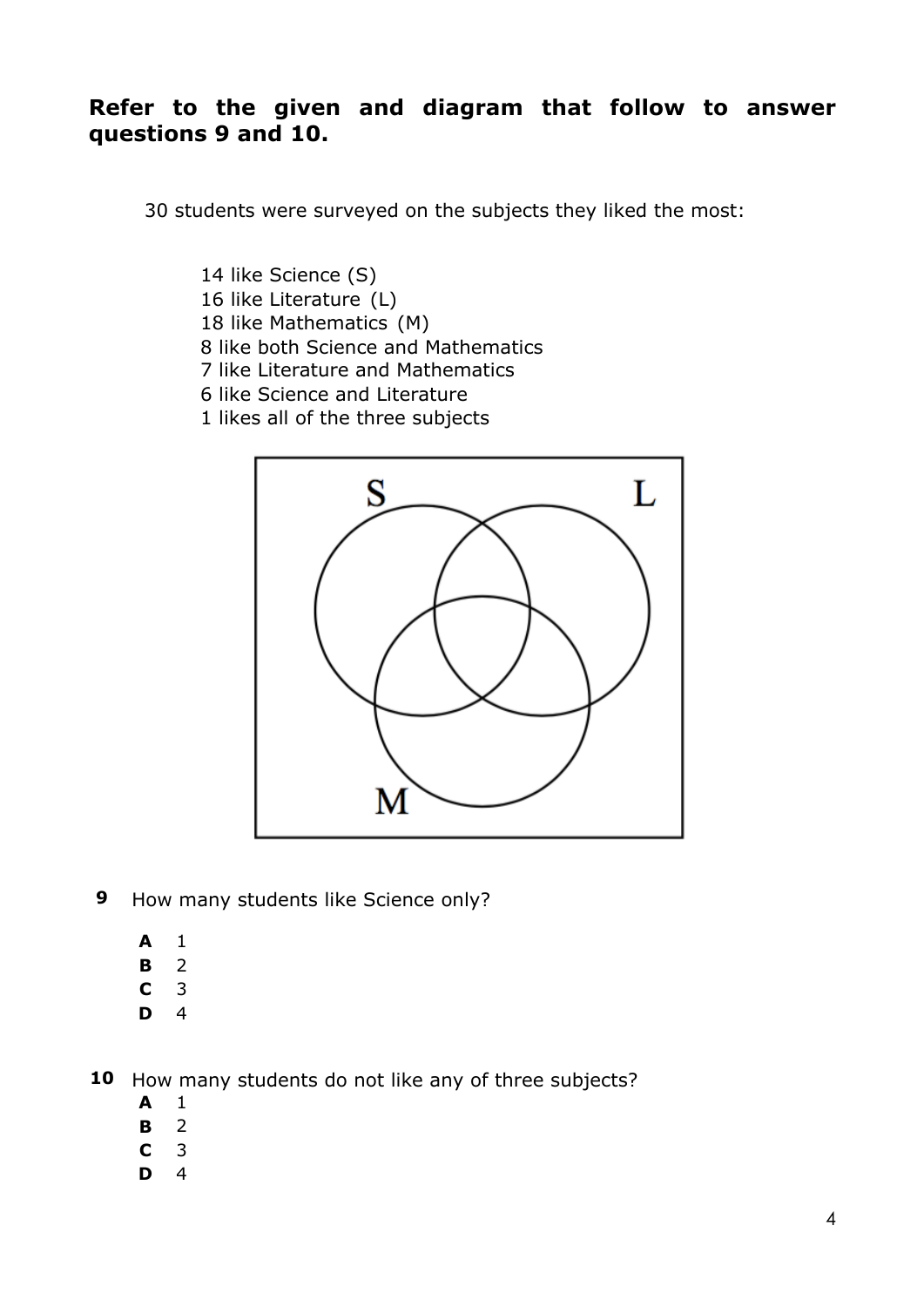**11** There are 30 students in a class. 20 study Physics, 15 study Chemistry and 3 study either Physics or Chemistry.



Find the number of students who study both Physics and Chemistry.

- **A** 5
- **B** 6
- **C** 7
- **D** 8
- **12** If  $P = \{a, b, c, d, e\}$ ,  $Q = \{a, c, e, d, t\}$  and  $R = \{t, d, c, b, e\}$ , then the intersection of *P*, *Q* and *R* is:
	- **A**  $\{a, c\}$ **B**  $\{a, c, e\}$
	-
	- **C**  ${c, d}$
	- **D**  $\{c, d, e\}$

**13** Which of the following sets is EQUIVALENT to  ${m, a, t, h, s}$ ?

- **A** {5}
- **B**  ${m, a, t, h}$
- **C**  ${e, a, r, t, h}$
- **D** None of the above

**14** If *Z* represents the set of integers, then  $\{y : -1 < y < 4\}$  is:

**A**  $\{-1, 4\}$ **B**  $\{0, 3\}$ **C** {-1, 0, 1, 2, 3, 4} **D**  $\{0, 1, 2, 3\}$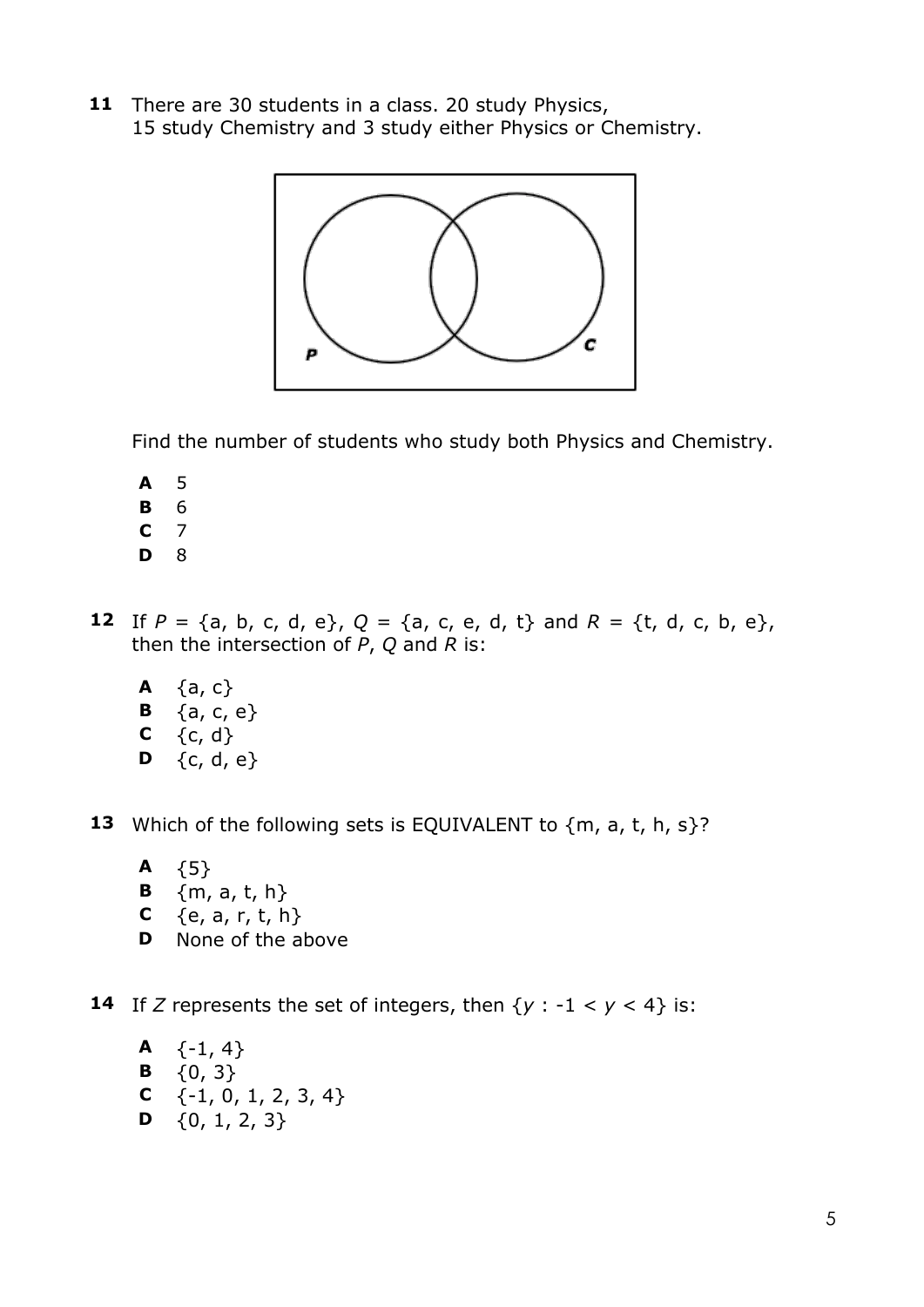**15** If  $P = \{p : p \text{ is a prime number less than 10}\}$ , then P' is:

- **A** {2, 3, 5, 7} **B** {1, 2, 3, 5, 7} **C**  $\{1, 4, 6, 8, 9\}$ **D**  $\{4, 6, 8, 9\}$
- 16 Use your protractor to measure the angle below.
	- **A** 150°
	- **B** 45°
	- **C** 50°
	- **D** 60°



- **17** In the figure, *FOL* and *EOJ* are straight lines. What are the values of *x* and *y*?
	- **A**  $x = 18$ ,  $y = 24$
	- **B**  $x = 15$ ,  $y = 20$
	- **C**  $x = 18$ ,  $y = 25$
	- **D**  $x = 12, y = 30$

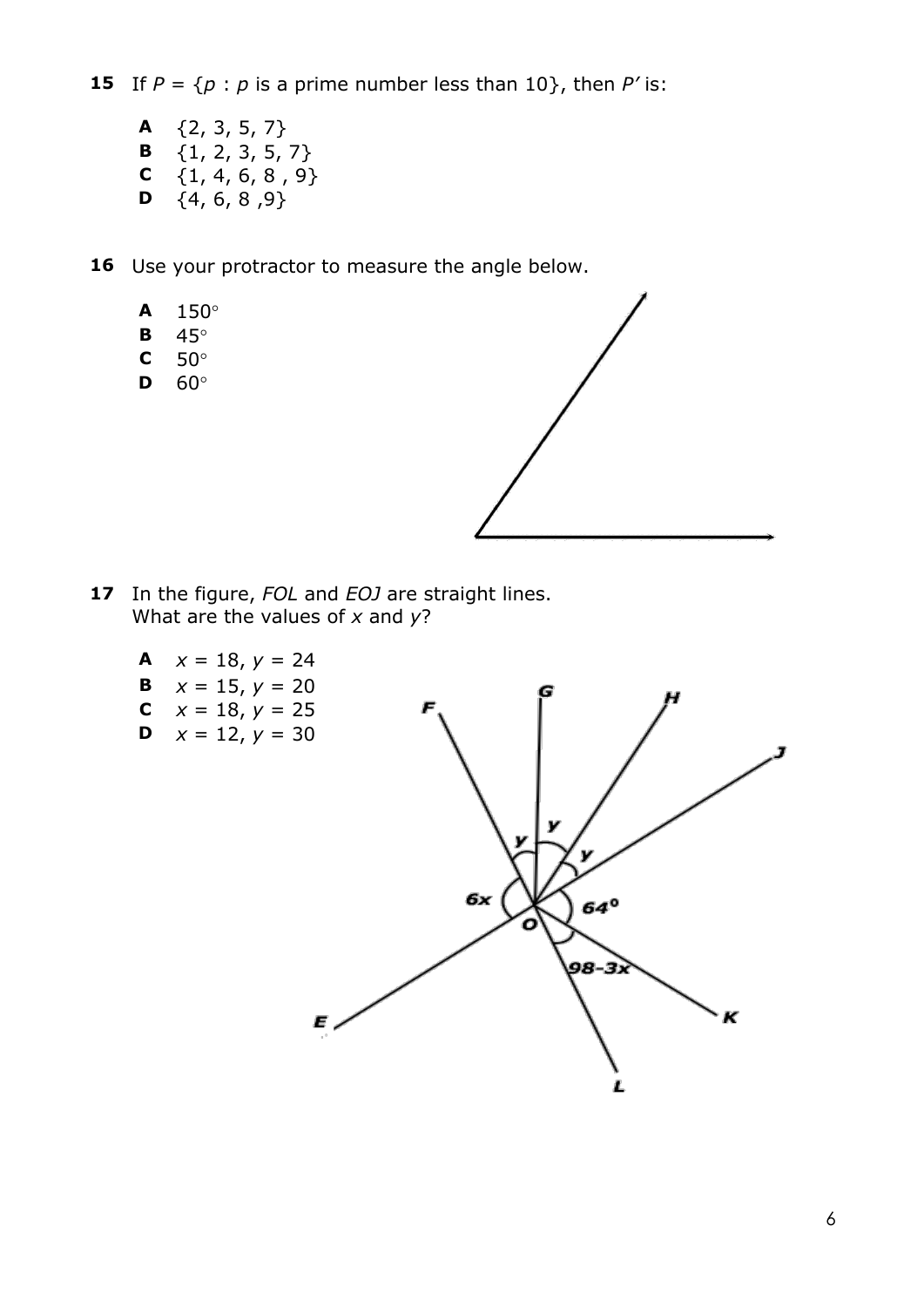

- **18** Which of the following statements is NOT true about the diagram above?
	- **A** Angles *RQS* and *SQT* are complementary angles.
	- **B** Angles *PQT* and *SQT* are supplementary angles.
	- **C** Angles *UQT* and *TQS* are adjacent angles.
	- **D** Angles *PQU* and *SQR* are opposite angles.
- **19** What is the value of angle *PQR*?
	- **A** 140°
	- **B** 130°
	- **C** 120°
	- **D** 150°
- **20** If the reflex angle *RQU* measures  $(3x 41)^\circ$ , what is the value of x?
	- **A** 90°
	- **B** 100°
	- **C** 95°
	- **D** 97°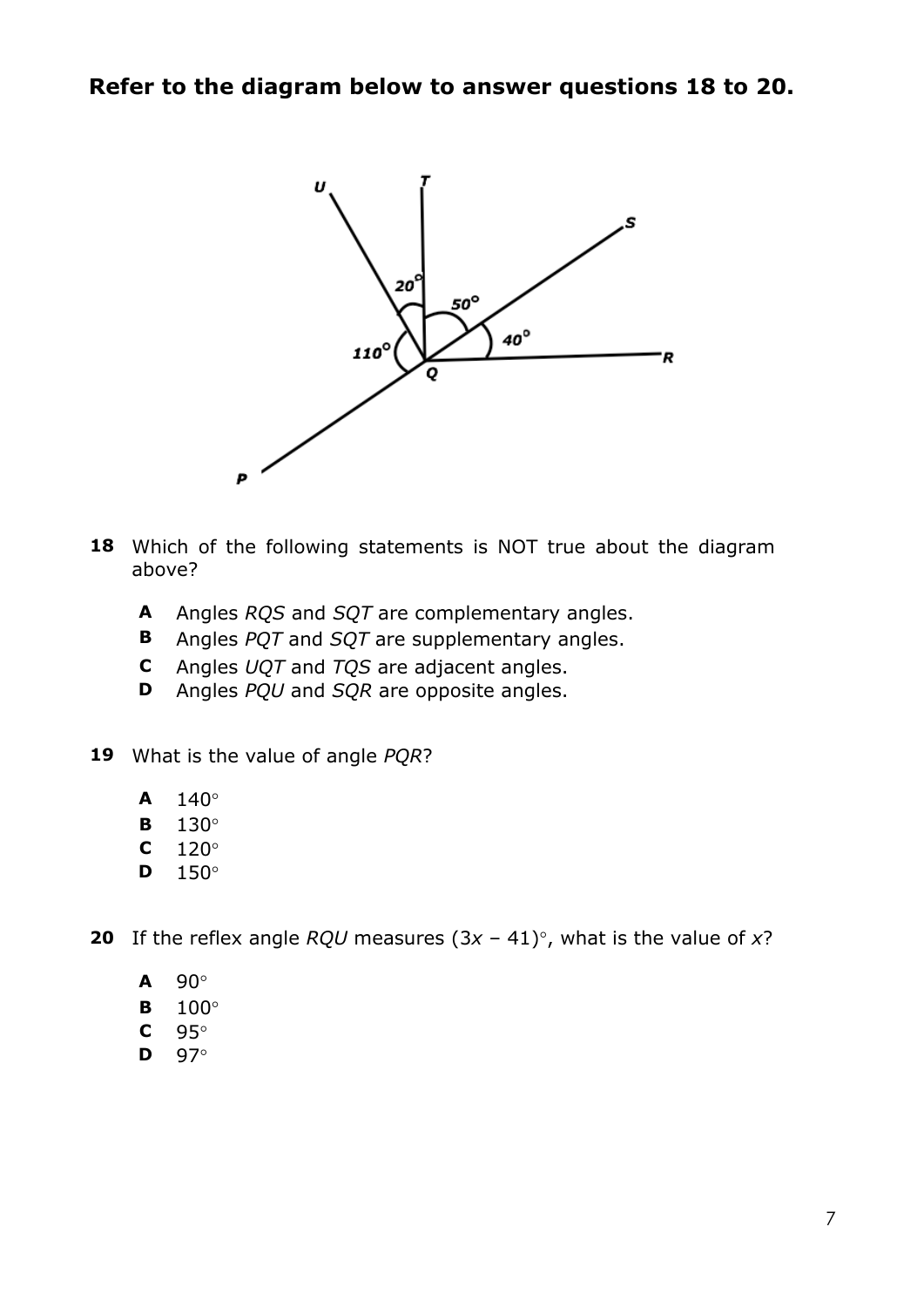- **21** Find the measure of angle *QRS.*
	- **A** 35°
	- **B** 70°
	- **C** 105°
	- **D** 145°



**Refer to the diagram below to answer questions 22 to 24.**



- **22** Which of the following statements is NOT TRUE about the angles made when parallel lines are cut by transversals?
	- **A** *m* and *a* are opposite angles
	- **B** *a* and *c* are corresponding angles
	- **C** *a* and *b* are alternate angles
	- **D**  $b + d = 180^{\circ}$
- **23** If  $m = 40^\circ$ , what is the value of  $c + d$ ?
	- **A** 180°
	- **B** 360°
	- **C** 80°
	- **D** 280°

**24** If  $m = 7x - 20$  and  $c = 4x + 35$ , find the value of *d*.

- **A** 15°
- **B** 85°
- **C** 165°
- **D** 105°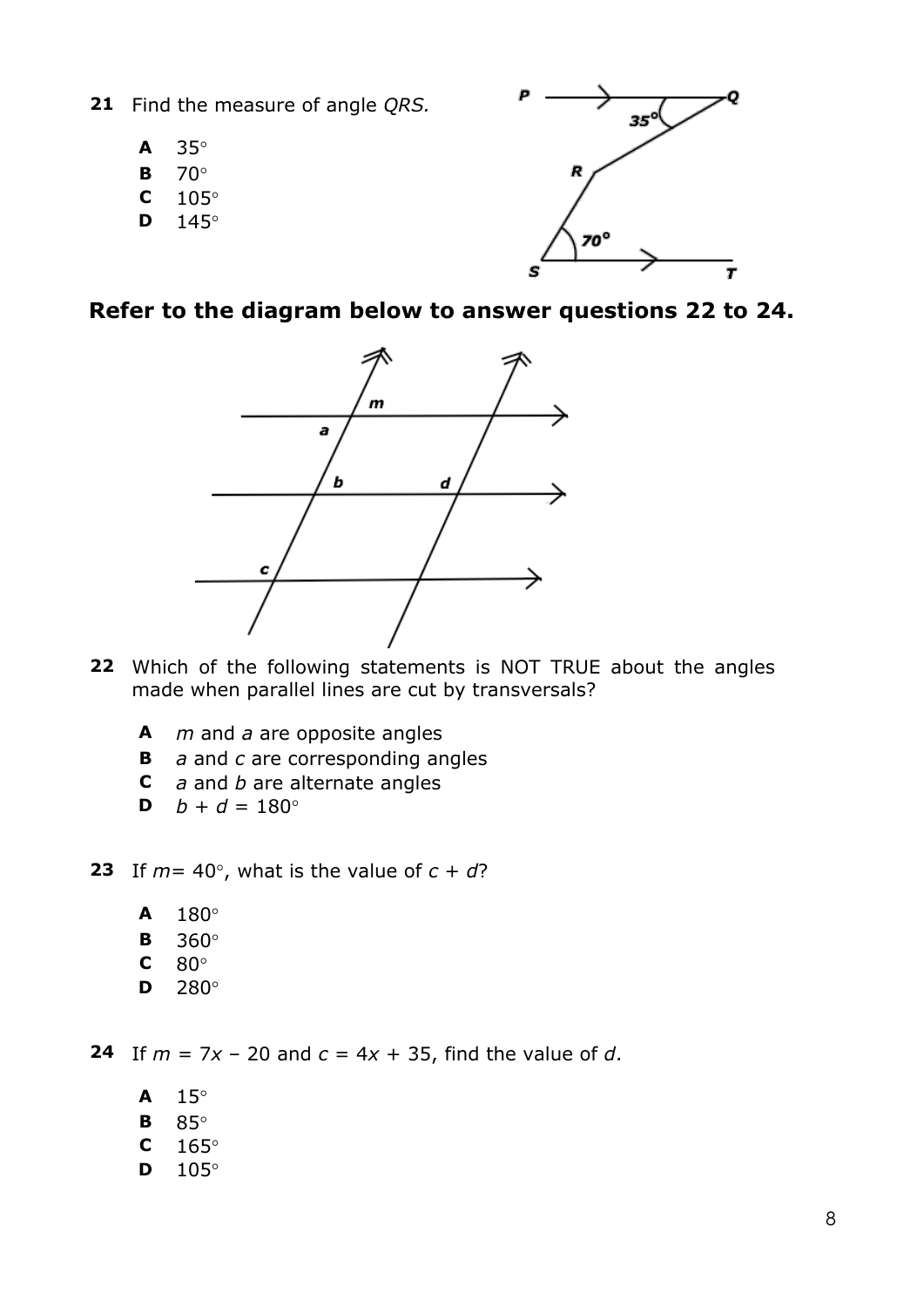- **25** A reflex angle is an angle that measures:
	- **A** less than 90°.
	- **B** exactly 90°.
	- **C** more than 90° but less than 180°.
	- **D** more than 180° but less than 360°.
- **26** The following statements are correct about points, lines and planes, EXCEPT:
	- **A** A line can be determined by two points.
	- **B** A plane tells position, has no size or shape.
	- **C** Three or more points on the same line are collinear points.
	- **D** An angle is formed when two rays come from the same point.
- **27** Find the value of *x*.
	- $A$  76°
	- **B** 49°
	- **C** 128°
	- **D** 107°



**28** Mario is thinking of a quadrilateral.

 It has two pairs of equal sides. It has two unequal diagonals. The diagonals are perpendicular to each other.

Which quadrilateral is he thinking about?

- **A** Rhombus
- **B** Square
- **C** Kite
- **D** Parallelogram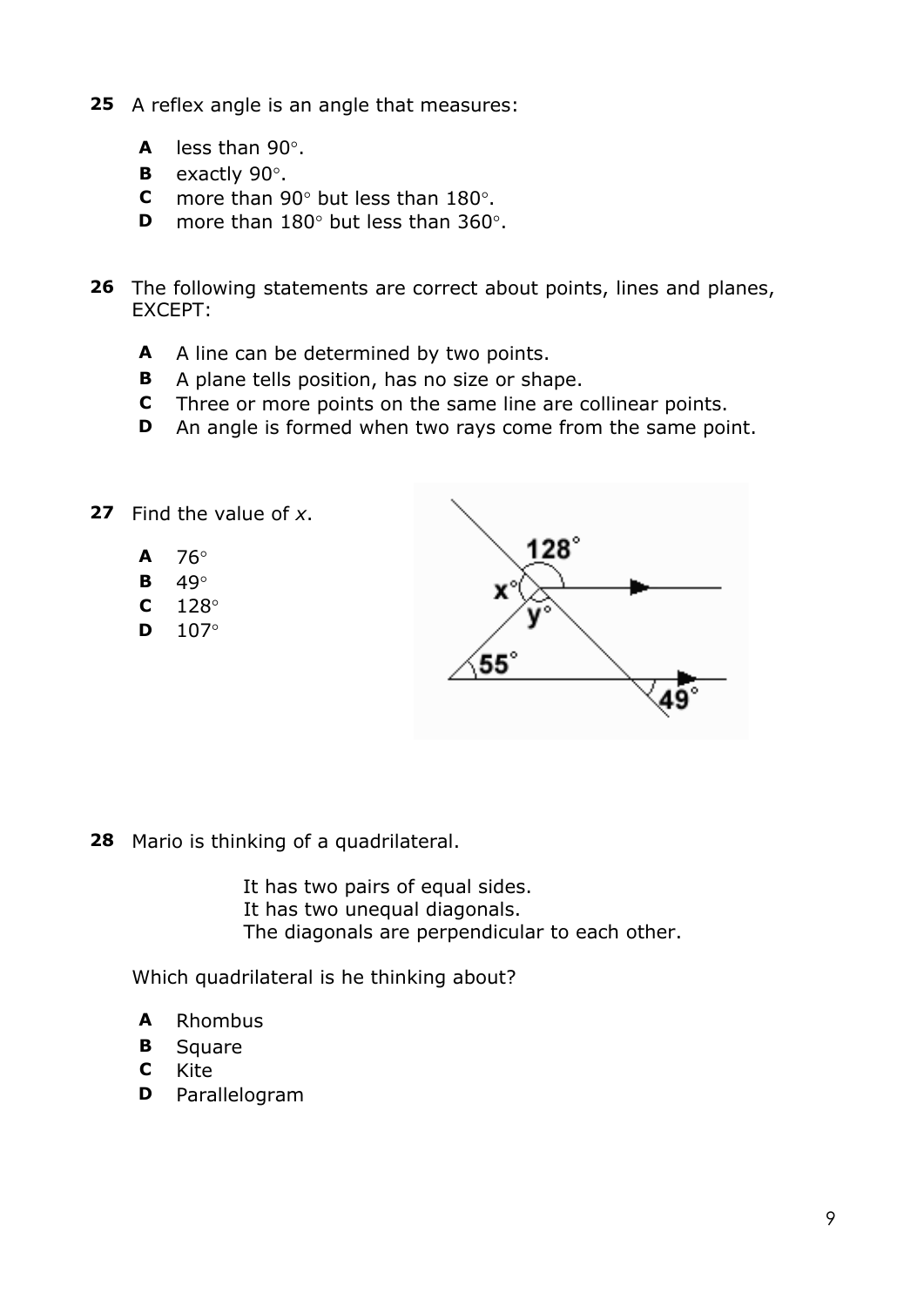- **29** What is the value of *x* in the diagram below?
	- **A** 54° **B** 60°  $C \quad 45^\circ$ **D** 66° 54°
- **30** A triangle has angle measurements of 90°, 37° and 53°. What type of triangle is this?
	- **A** Acute triangle
	- **B** Obtuse triangle
	- **C** Right Triangle
	- **D** Isosceles Triangle
- **31** Study carefully the statements below about triangles.
	- I: Some isosceles triangles are scalene triangles.
	- II: Some isosceles triangles are obtuse triangles.
	- III. Some equilateral triangles are acute triangles.
	- IV. Some scalene triangles are acute triangles.

Which of the statements above are TRUE?

- **A** I and II
- **B** II, III and IV
- **C** I and III
- **D** II and IV
- **32** What is the sum of all the interior angles of a decagon?
	- **A** 1800°
	- **B** 1440°
	- **C** 1620°
	- **D** 360°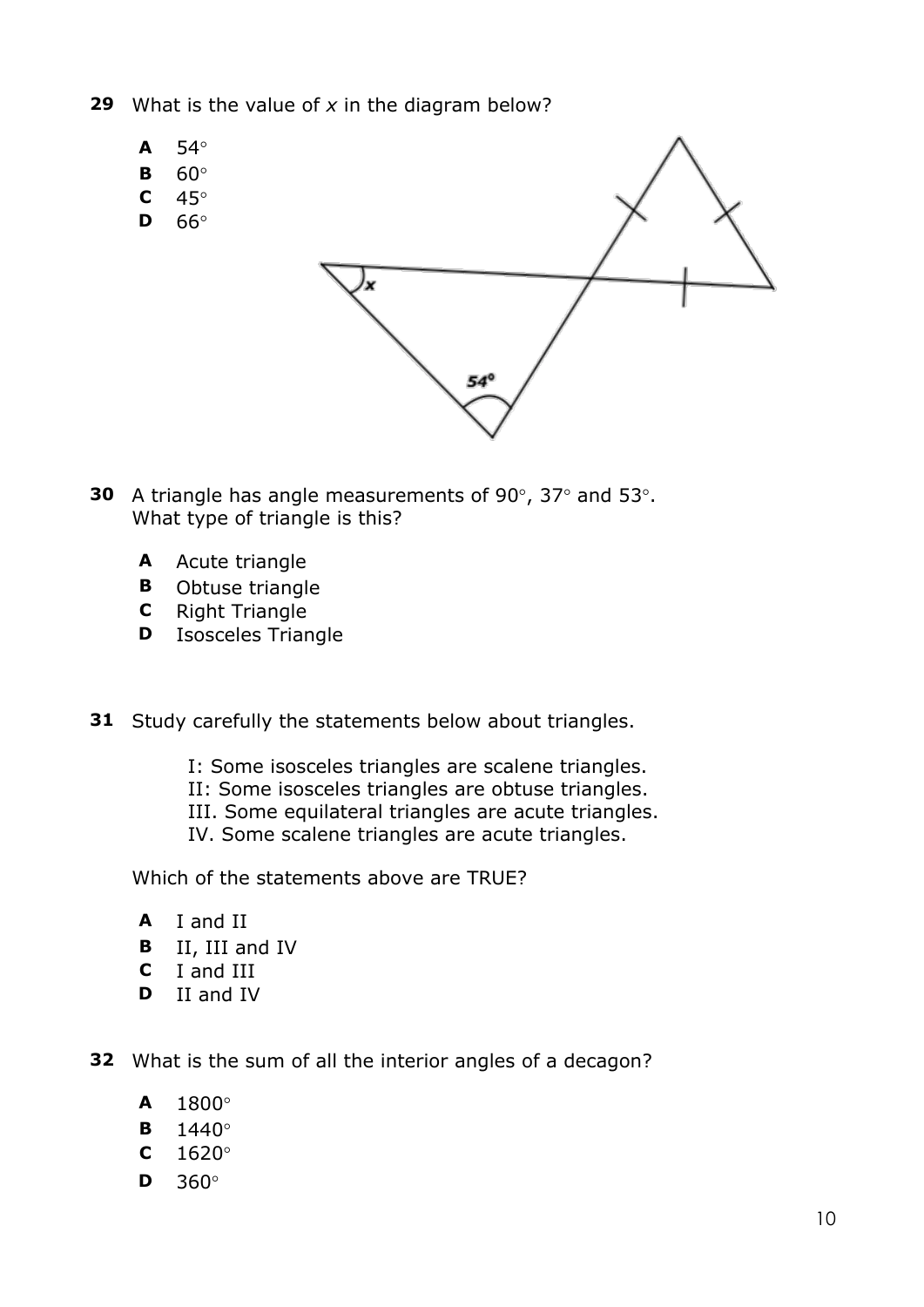- **33** From the diagram below, find the value of  $\mathbf{a} + \mathbf{b} + \mathbf{c} + \mathbf{d} + \mathbf{e}$ .
	- **A** 180°
	- **B** 360°
	- **C** 540°
	- **D** 108°



- **34** The number of diagonals in a polygon with 15 sides is:
	- **A** 90
	- **B** 100
	- **C** 180
	- **D** 156
- **35** The interior angle of a regular polygon is 162°. Calculate the number of sides of the polygon.
	- **A** 20
	- **B** 18
	- **C** 22
	- **D** 15
- **36** If the interior angles of a quadrilateral is in the ratio of 2 : 3 : 4 : 6, find the measure of the largest angle.
	- **A** 48°
	- **B** 60°
	- $C = 144^\circ$
	- **D** 156°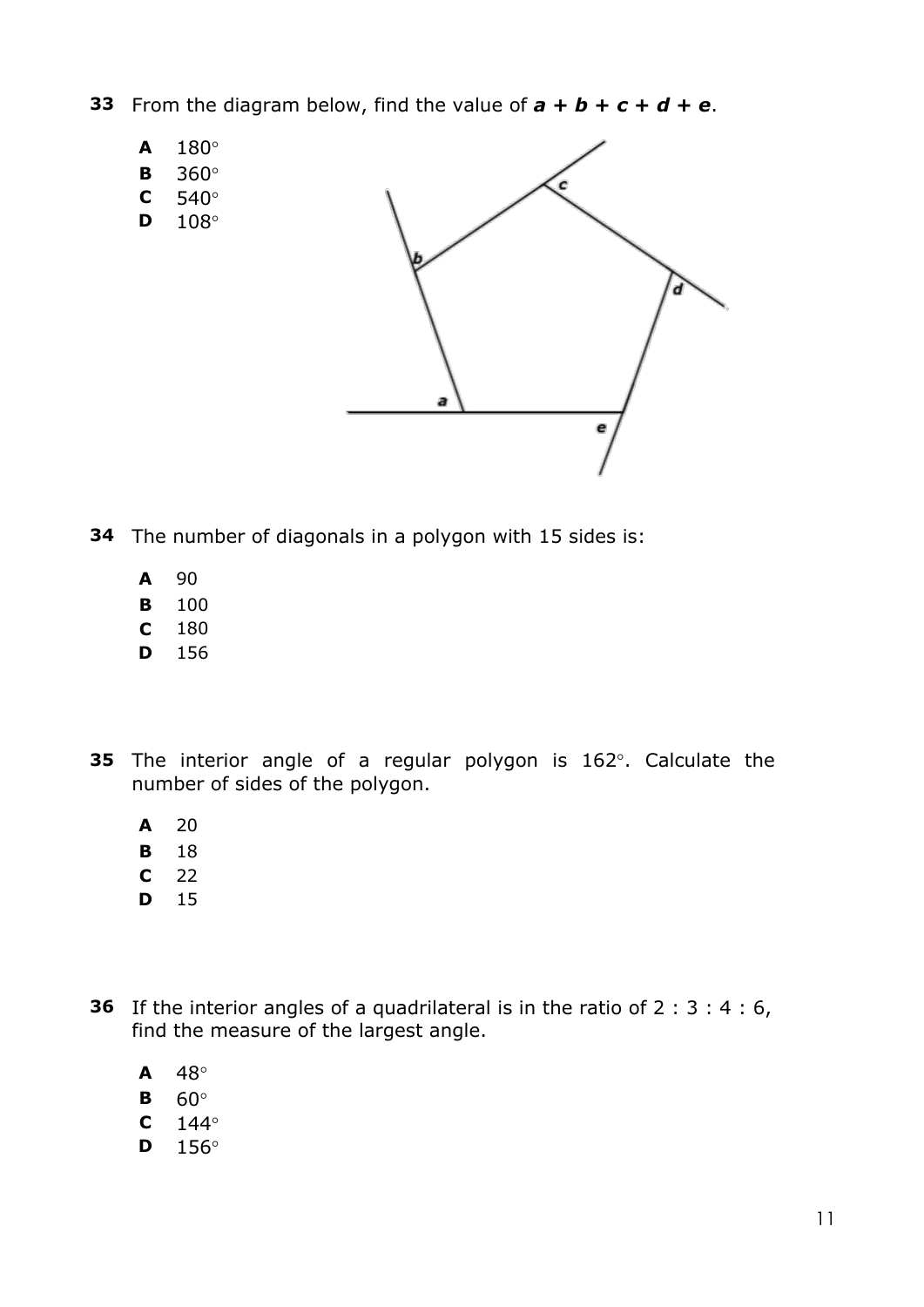**For items 37 to 40, refer to the diagram below.**

*A B*

#### **Using your compass and ruler, locate** *C* **if angle** *ABC* **is 65**° **and**   $AC = 8.4$  cm.

- **37** Approximate length of *BC* is:
	- **A** 8.9 cm
	- **B** 9.1 cm
	- **C** 9.5 cm
	- **D** 9.8 cm